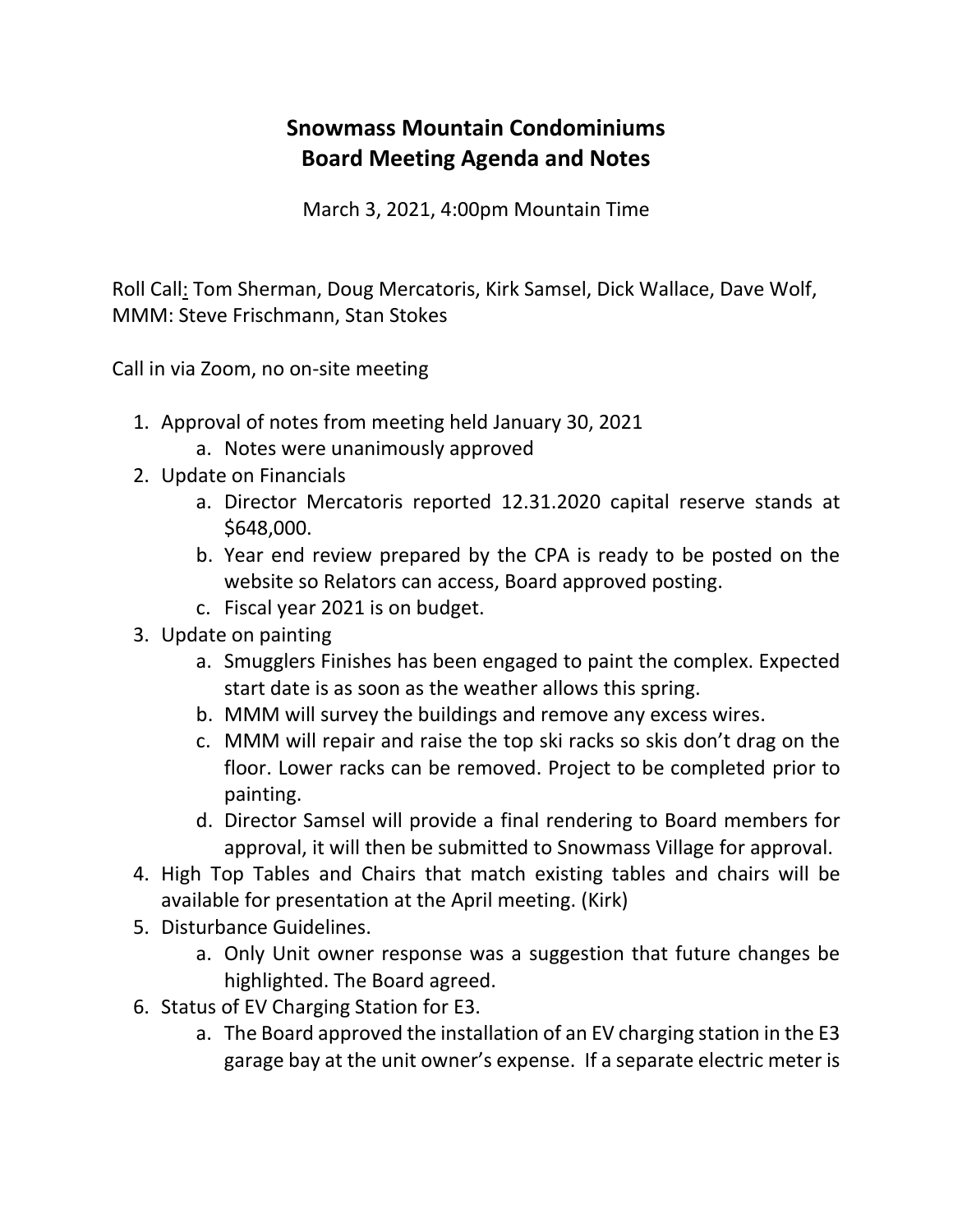unavailable, E3 will have to pay a TBD quarterly fee for reading and billing.

- b. While researching EV charging SMC was informed that the complex is electrically underserved for the likely future of EV ownership. Electric service is original to the complex and MMM is going to research the cost of bring additional power to the complex and the cost of upgrading meters and panels located in common space. This is likely to be expensive and its cost will have to be calculated into future Capital Reserve spending. (Steve)
- 7. Breezeway resealing.
	- a. Breezeways were power washed, prepped and resealed 3 years ago.
	- b. About 10% of decks need annual prep and resealing due to weather.
	- c. The balance of decks need prep and resealing about every three years
	- d. MMM is going to schedule all of the high wear 10% for annual attention and schedule one third of the remaining decks for prep and reseal each year.
	- e. Deck maintenance will become a budget line item in the future.
- 8. Safety bannister in Buildings J, K, and L.
	- a. Has been installed by MMM.
- 9. New Business
	- a. Right of First Refusal issue has come up involving the sale of F4 and purchase by D2. The Board believes that any dispute between the parties as to the contract is an issue between them. President Sherman will contact the HOA attorney to confirm.
	- b. Dogs are getting into our two perennial gardens. 6" x 6" signs saying "Please keep Dogs out of Garden" have been purchased. Small temporary fencing will also be installed when weather allows. MMM will investigate the cost of a permanent fence for the gardens. (Steve)
	- c. The Board approved an experiment for when MMM starts cutting the grass. Rather than edging the property each week, they will alternate edging with blowing out the garages and whole driveway. Steve to notify landscaper.
	- d. The pool heater has failed. This was scheduled for replacement a number of years ago and the decision was made to wait for failure. The old unit was 600k BTU's and will be replaced with a 400K BTU unit which we are assured will meet the need and be much more efficient.